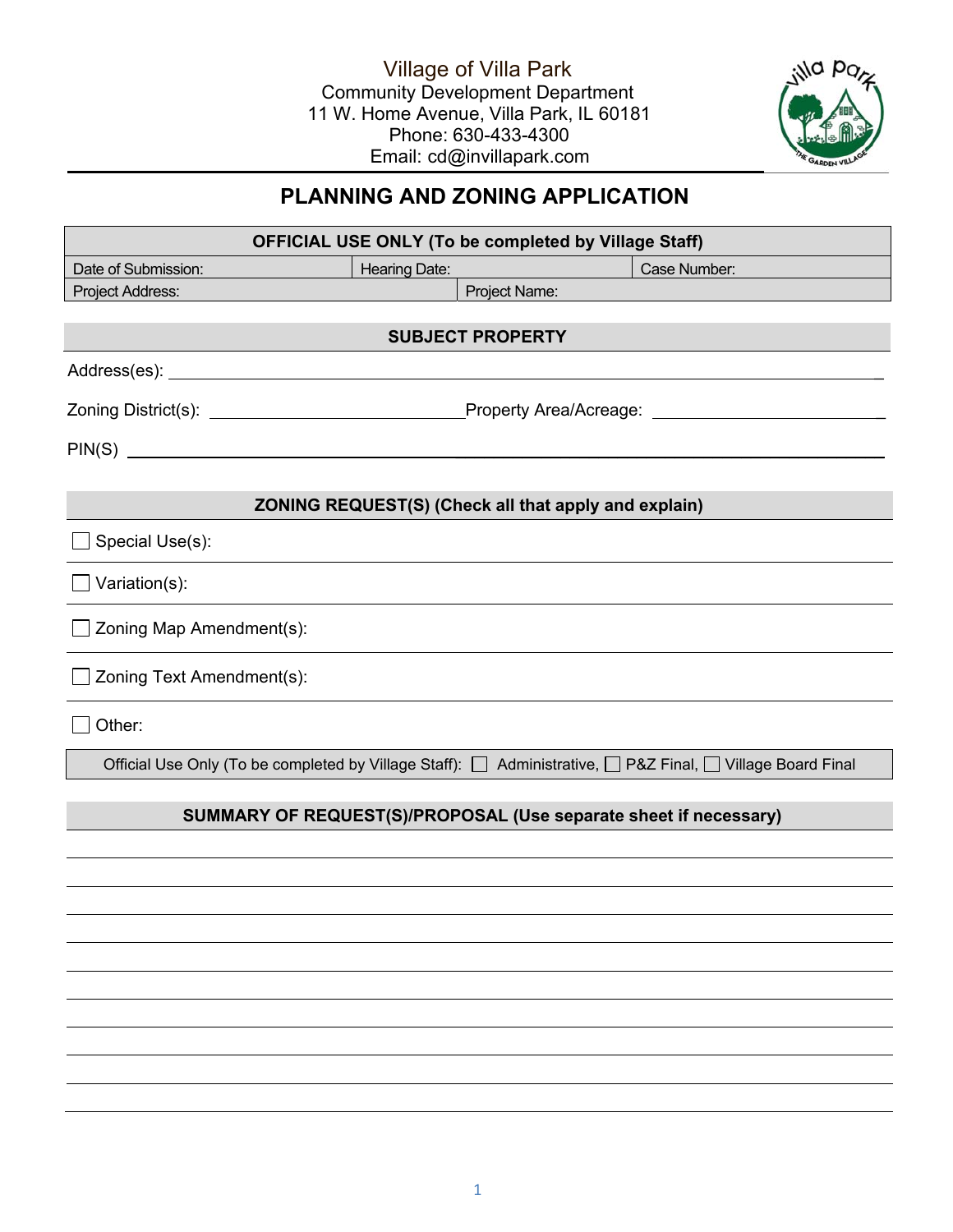Village of Villa Park Community Development Department 11 W. Home Avenue, Villa Park, IL 60181 Phone: 630-433-4300 Email: cd@invillapark.com



| <b>APPLICANT (Primary Contact)</b><br>(All correspondence will be sent to the applicant) |                                                                                                                                                                  |  |  |  |  |  |  |
|------------------------------------------------------------------------------------------|------------------------------------------------------------------------------------------------------------------------------------------------------------------|--|--|--|--|--|--|
| Name:                                                                                    | Corporation: <u>____________________</u><br><u> Andreas Andreas Andreas Andreas Andreas Andreas Andreas Andreas Andreas Andreas Andreas Andreas Andreas Andr</u> |  |  |  |  |  |  |
| Interest In Property:                                                                    |                                                                                                                                                                  |  |  |  |  |  |  |
|                                                                                          | (e.g. owner, buyer, developer, lessee, architect, attorney, etc)                                                                                                 |  |  |  |  |  |  |
| Address:                                                                                 |                                                                                                                                                                  |  |  |  |  |  |  |
|                                                                                          | Email: _____________________________                                                                                                                             |  |  |  |  |  |  |
| <b>PROPERTY OWNER (s)</b>                                                                |                                                                                                                                                                  |  |  |  |  |  |  |
| Check if Same as Applicant                                                               |                                                                                                                                                                  |  |  |  |  |  |  |
| Name:                                                                                    | Corporation: <u>______</u> ________                                                                                                                              |  |  |  |  |  |  |
| Address:                                                                                 |                                                                                                                                                                  |  |  |  |  |  |  |
|                                                                                          | Email: __________________                                                                                                                                        |  |  |  |  |  |  |
|                                                                                          |                                                                                                                                                                  |  |  |  |  |  |  |
| <b>AFFIDAVITS &amp; SIGNATURES</b>                                                       |                                                                                                                                                                  |  |  |  |  |  |  |

In consideration of the information contained in this petition as well as all supporting documentation, it is requested that approval be given to this request. The applicant is the owner or authorized representative of the owner of the property. The petitioner and the owner of the property grant employees of the Village of Villa Park and their agent's permission to enter on the property during reasonable hours for visual inspection of the subject property.

I hereby affirm that all information provided herein and in all materials submitted in association with this application are true and accurate to the best of my knowledge.

**Applicant:**

Print Name Date

**Signature** 

**IF APPLICANT IS NOT PROPERTY OWNER:** I hereby designate the applicant to act as my agent for the purpose of seeking the zoning request(s) described in this application and the associated supporting material.

**Property Owner:**

Print Name Date Name Date

**Signature**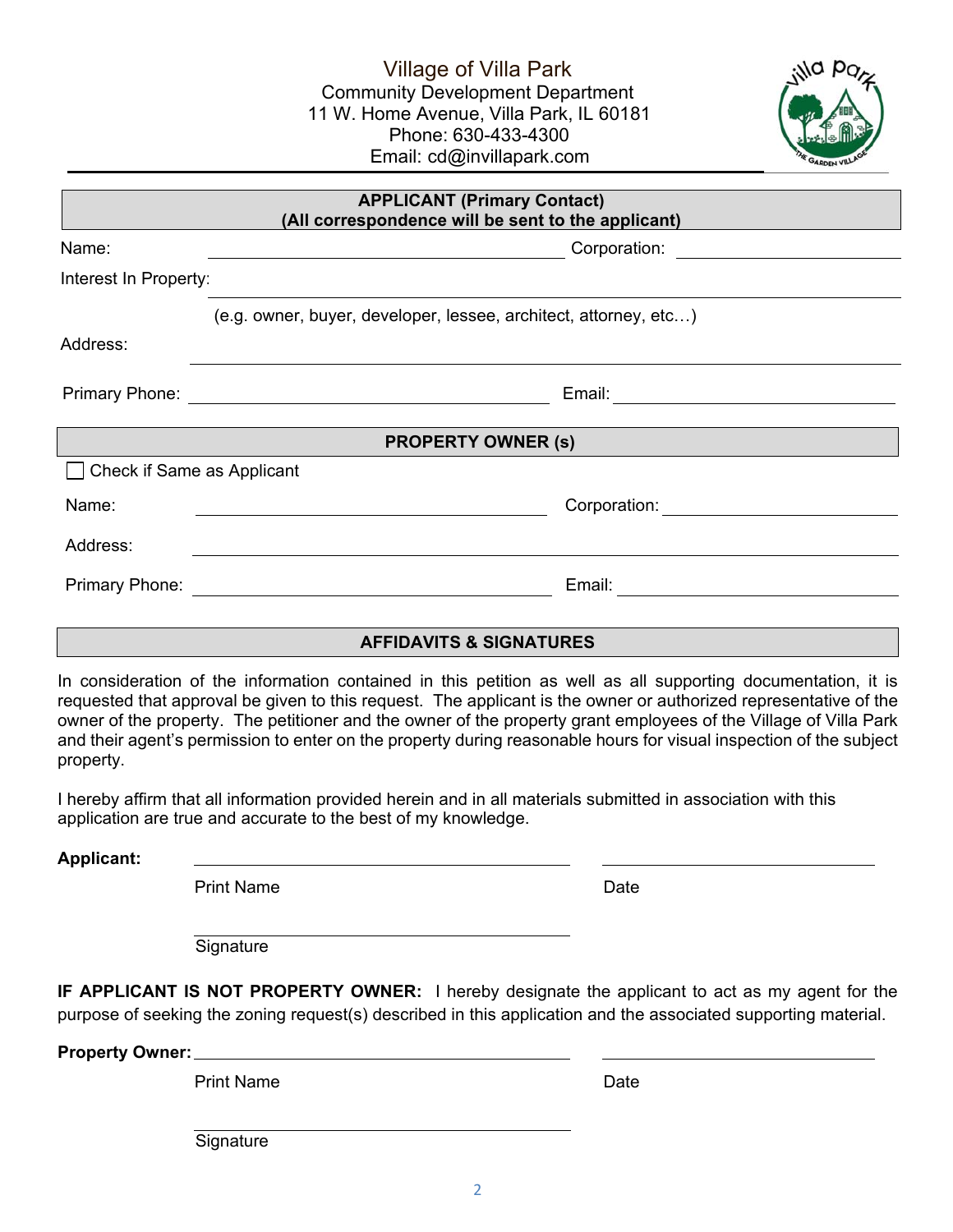### **PLANNING & ZONING COMMISSION APPLICATION CHECKLIST**

- **1)** Complete application for specific zoning relief request(s) and Notarized Application form
- **2)** Letter to Director of Community Development, Consuelo Arguilles, explaining requested action(s).
- **3)** Responses to applicable standards.
- **4)** | Application Fee & Deposit Account
- **5)**  $\vert$  1 copy of a document establishing ownership of subject property (i.e., deed, etc...)
	- a. If the owner is not the applicant then the "Affidavit of Ownership" form must be completed.
- **6)**  $\vert$  1 copy of a list of the names, addresses, and PIN numbers of all persons to whom the latest general real estate tax bills were sent for all properties situated within 250' of the subject property lines. (Excluding the width of streets or other right-of-ways).
	- a. Contact the applicable Township Assessor's Office to obtain this information (York Township (630) 627-3354, Addison Township (630) 530-8161)
- **7)** Stamped and addressed envelopes (size 4  $\frac{1}{2}$  X 9  $\frac{1}{2}$ ) to each person named on the above list.
- 8) Land Use Opinion Application, submitted to the Kane-DuPage County Soil & Water Conservation Dist. (545 S. Randall Rd., St. Charles, IL (630) 584-7961 Ext. 3)
- **9)**  $\vert$  15 full sized copies (folded to approximately 10"x14" and drawn to scale) and 1 copy reduced to 11" x 17" of the following:
	- a. Plat of Survey, indicating current conditions, including building/structures and parking.
	- b. Site Plan showing buildings/structures, additions, parking, setbacks from lot lines, lot coverage, etc…
	- c. Landscape and Lighting Plans
	- d. Elevation Plans and Architectural renderings
	- e. Plats of Easement, Vacations, Resubdivions, etc…
	- f. Engineering Plans including the following information:
		- i. Topographic Survey sufficient to determine on-site and off-site drainage calculations
		- ii. Civil site plan must show location of existing and proposed sanitary sewers, services, septic systems, water mains, services and wells
		- iii. If over one acre, submit Notice of Intent form to the IL EPA
		- iv. For large residential developments and all commercial developments the following is required:
			- 1. DuPage Count Stormwater Management Permit Application and fee
			- 2. Soil Erosion and Sediment Control Details and Record Drawings Certification forms
			- 3. Existing site runoff calculations, including upstream drainage to be by-passed through site
			- 4. Proposed site runoff storage calculations
			- 5. Analysis of off-site drainage
			- 6. Costs estimates of storm water facilities, swales & detention areas
			- 7. See the Villa Park Storm Water Management General Guidelines.
		- v. Traffic impact study/report, if needed, as determined by Village Engineer

**10)** If developing on Roosevelt, North, or Rt. 83, concept letter from IDOT

**11)** Recorded Plat of Subdivision, PUD or Annexation along with the corresponding approved Ordinance at the County. (It is the responsibility of the applicant to record these documents at the County; a Building Permit will not be issued until this process is completed. These will be additional costs paid to the County by the applicant. Some Plats will require the County Clerk's signature prior to recording.)

The required documentation needs to be submitted 30 days prior to the scheduled public hearing. Planning & Zoning Commission Hearings are held the second Thursday evening of every month at 7:30 p.m. in the Board Room, second floor of Village Hall, 20 S. Ardmore Ave.

Please note that all items that are submitted for the Planning & Zoning Commission process are exclusive of the Building Permit process. A separate Building Permit Application and plans will have to be submitted in order to obtain a Building Permit.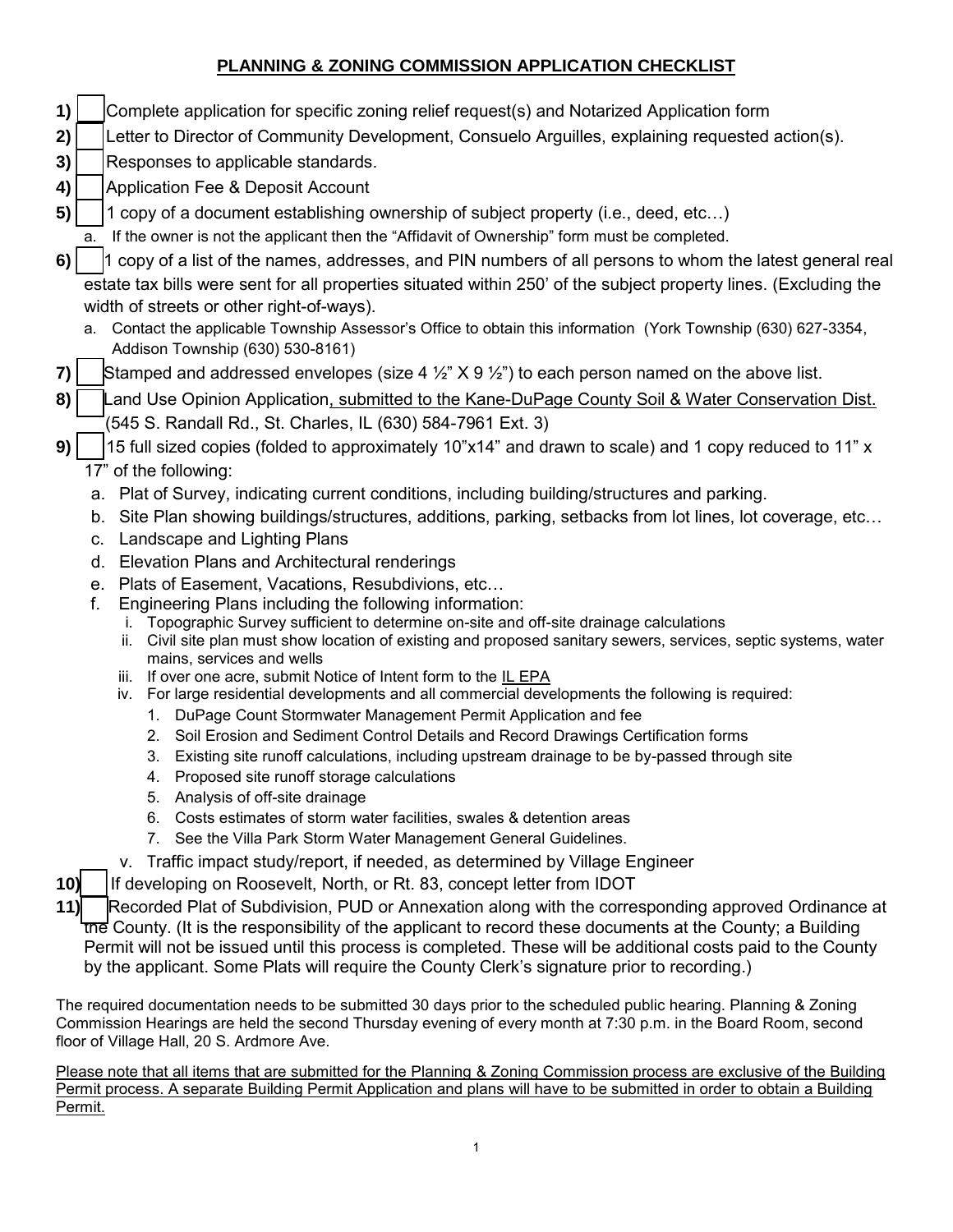#### **VILLAGE OF VILLA PARK**

#### **STATEMENT OF OWNERSHIP INTEREST**

The undersigned hereby represents and warrants to the Village of Villa Park that none of the individuals specified in Section 3 of An Ordinance Regulating Code of Certain Elected and Appointed Officers of the Village of Villa Park (a current list of these individuals is listed below and a part of this application) has any ownership interest of five (5%) percent or more in the entity making this application or real estate which is the subject of this application/petition, nor is any of the foregoing individuals an officer, director or employee of the entity making application.

(If the foregoing representation and warranty is inaccurate, state the names of any such individuals who ae officers, directors, or employees of the applicant of which have an ownership interest in the application and the nature of such interest.)

 $\mathcal{L}_\text{max}$  , which is a set of the set of the set of the set of the set of the set of the set of the set of the set of the set of the set of the set of the set of the set of the set of the set of the set of the set of

 $\mathcal{L}_\text{max}$  , which is a set of the set of the set of the set of the set of the set of the set of the set of the set of the set of the set of the set of the set of the set of the set of the set of the set of the set of

 $\mathcal{L}_\text{max}$  , which is a set of the set of the set of the set of the set of the set of the set of the set of the set of the set of the set of the set of the set of the set of the set of the set of the set of the set of

Dated: \_\_\_\_\_\_\_\_\_\_\_\_\_\_\_ Applicant(s)

Any person who executes an application knowing that statement set out above, or any part thereof, is false shall be in violation of the ordinance and subject to the penalties set out in Section 9 of Ordinance 2323, which states:

Section 9: Any violation of a provision of this ordinance shall be a Class C misdemeanor, punishable by a fine not to exceed %400 or imprisonment in other than a penitentiary, for a term less than 30 days. Nothing contained in this ordinance shall be construed to preclude prosecution under any applicable state law.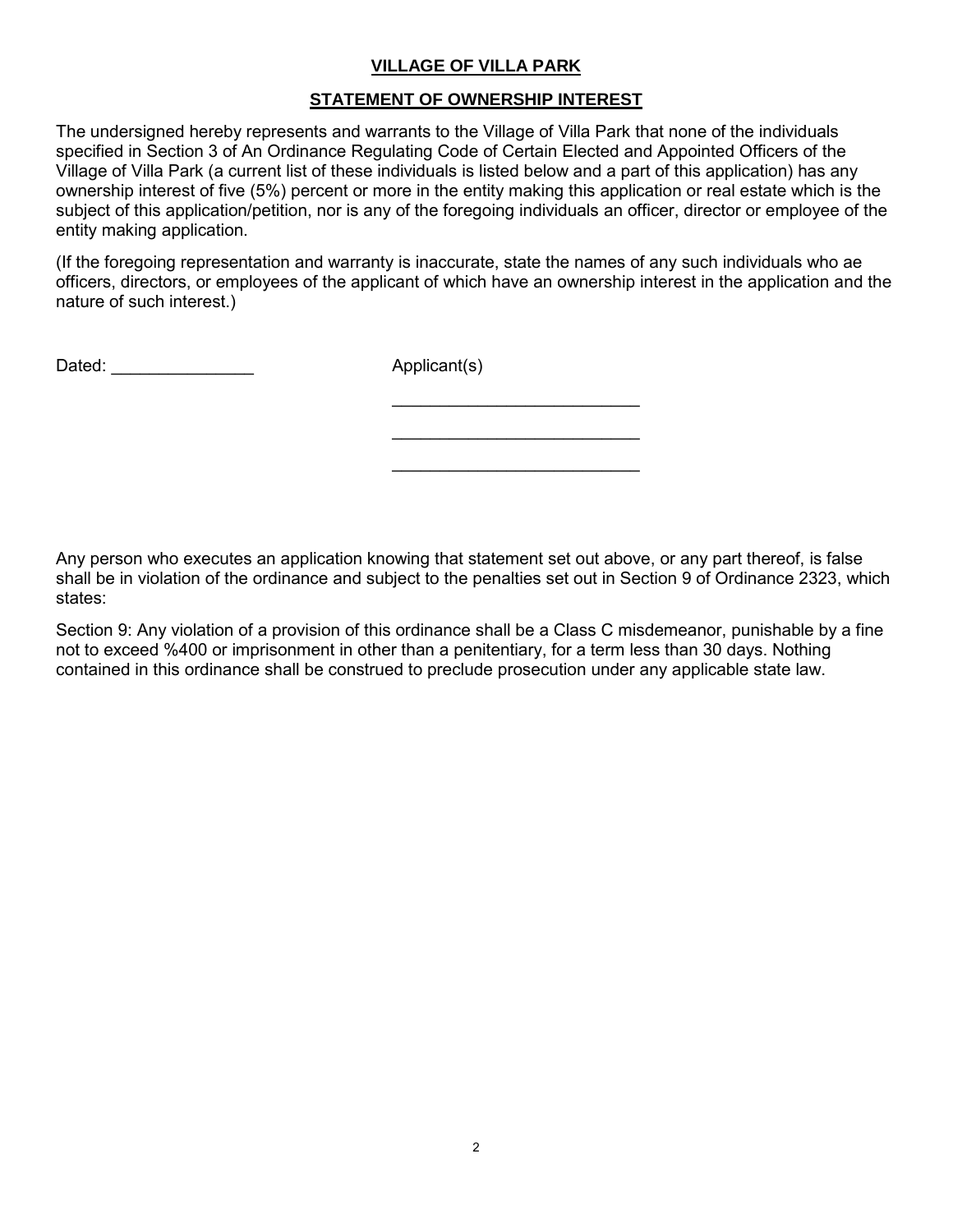#### **APPLICATION FEES**

The following applicable application fees will be payable at the time the application for zoning relief is submitted to the Community Development Department:

- Variation Only:
	- o Residential:
		- **First Variation: \$150.00**
		- **Each additional: \$100.00**
	- o All other (Multifamily, Commercial, Industrial):
		- **First Variation: \$300.00**
		- **Each additional: \$200.00**
- Rezoning to:
	- o Residential: \$200.00
	- o All other (Multifamily, Commercial, Industrial):\$300.00
- Rezoning with Variation: Additional fee of: \$100.00/variation requested
- Subdivision:
	- o Residential: \$100.00
	- o All other (Multifamily, Commercial, Industrial):\$150.00
- Subdivision with Variation: Additional fee of: \$100.00/variation requested
- Amendment; Special Use; Conditional Use; Appeal; or other request requiring Planning & Zoning Commission public hearing:
	- o Residential: \$150.00
	- o All other (Multifamily, Commercial, Industrial): \$300.00

DEPOSIT ACCOUNT: Any and all expenses incurred by the village on behalf of any applicant, including but not limited to photo copying, reporter fees, transcript fees, publication fees, recording fees, consultant fees, notification fees or nay other out-of-pocket expenses incurred on behalf of applicant shall be the sole and exclusive responsibility of the applicant. The amounts set forth hereinafter shall be deposited with the village to cover direct expenses incurred relating to presentation of applications to the Planning & Zoning Commission. The deposited funds shall be held in a separate account by the village to be used either as security for the payment of such expenses or for the actual payment of such expenses as may be provided hereinafter.

- Residential:
	- o Upon initial application: \$500.00
	- o Upon each continuance: \$250.00
- Property which is or is requested to be Non-Residential:
	- o Upon initial application: \$1000.00
	- o Upon each continuance: \$250.00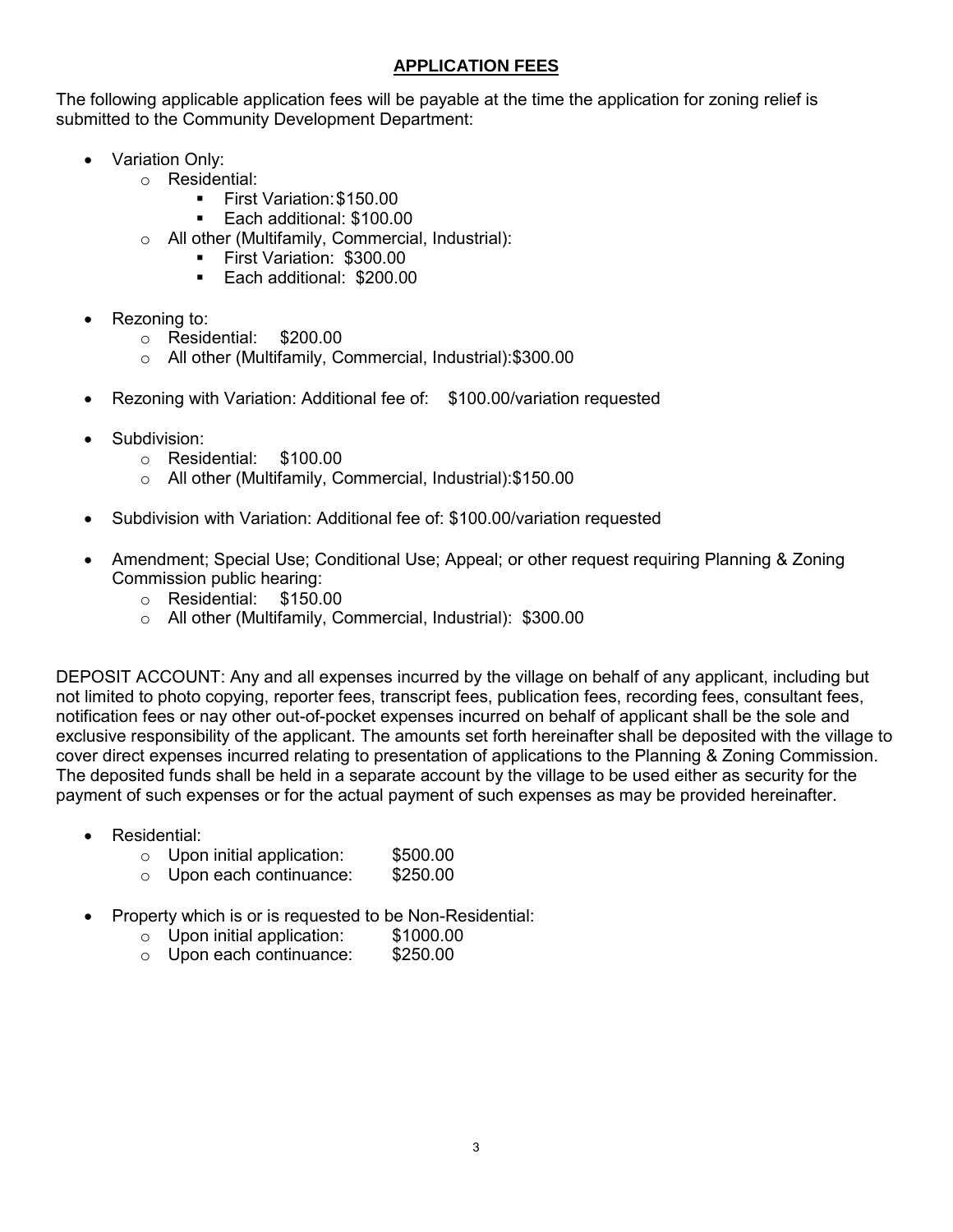#### **AFFIDAVIT OF OWNERSHIP**

STATE OF ILLINOIS: COUNTY OF DUPAGE:

| The undersigned, being first duly sworn, does hereby state that permission is hereby granted to         |                                                       |  |  |  |  |  |  |
|---------------------------------------------------------------------------------------------------------|-------------------------------------------------------|--|--|--|--|--|--|
|                                                                                                         | , or his duly authorized agent, to file the necessary |  |  |  |  |  |  |
| documentation within the Village of Villa Park and to pursue the necessary approvals for the purpose of |                                                       |  |  |  |  |  |  |
| obtaining a                                                                                             | (state zoning relief being sought) for the property   |  |  |  |  |  |  |
| and/or a portion thereof, in the Village of Villa Park, as described on Exhibit A attached hereto.      |                                                       |  |  |  |  |  |  |
|                                                                                                         |                                                       |  |  |  |  |  |  |

Title to the property to be considered for the above-mentioned zoning relief is held by

Subscribed and sworn to before me This \_\_\_\_\_\_\_ day of \_\_\_\_\_\_\_\_, \_\_\_\_\_\_\_\_\_

Notary Public

Name of Owner (Printed)

Signature of Owner

Date

 $\mathcal{L}_\text{max}$  , and the contract of the contract of the contract of the contract of the contract of the contract of the contract of the contract of the contract of the contract of the contract of the contract of the contr  $\frac{1}{2}$  ,  $\frac{1}{2}$  ,  $\frac{1}{2}$  ,  $\frac{1}{2}$  ,  $\frac{1}{2}$  ,  $\frac{1}{2}$  ,  $\frac{1}{2}$  ,  $\frac{1}{2}$  ,  $\frac{1}{2}$  ,  $\frac{1}{2}$  ,  $\frac{1}{2}$  ,  $\frac{1}{2}$  ,  $\frac{1}{2}$  ,  $\frac{1}{2}$  ,  $\frac{1}{2}$  ,  $\frac{1}{2}$  ,  $\frac{1}{2}$  ,  $\frac{1}{2}$  ,  $\frac{1$ 

#### Exhibit A- Legal Description of Property

attached

**THIS PORTION OF THE FORM ONLY NEEDS TO BE COMPLETED IF THE PROPERTY IS IN TRUST**

NAME OF TRUSTEE: NAME OF BENEFICIARIES:

The above and foregoing is a complete disclosure of all beneficiaries and/or holders of any beneficial interest in the above named trust.

Trustee's Signature

 $\overline{\phantom{a}}$  , and the set of the set of the set of the set of the set of the set of the set of the set of the set of the set of the set of the set of the set of the set of the set of the set of the set of the set of the s

STATE OF ILLINOIS ) ) SS COUNTY OF DUPAGE )

being duly sworn on oath deposed and states that he has read the above and foregoing (Trustee's Name Printed) disclosure of beneficiaries of a land trust by him subscribed, knows the contents thereof, and that the same are true and correct.

Subscribed and sworn to before me This \_\_\_\_\_\_ day of \_\_\_\_\_\_\_\_, \_\_\_\_\_\_\_\_\_ Trustee's Signature

Notary Public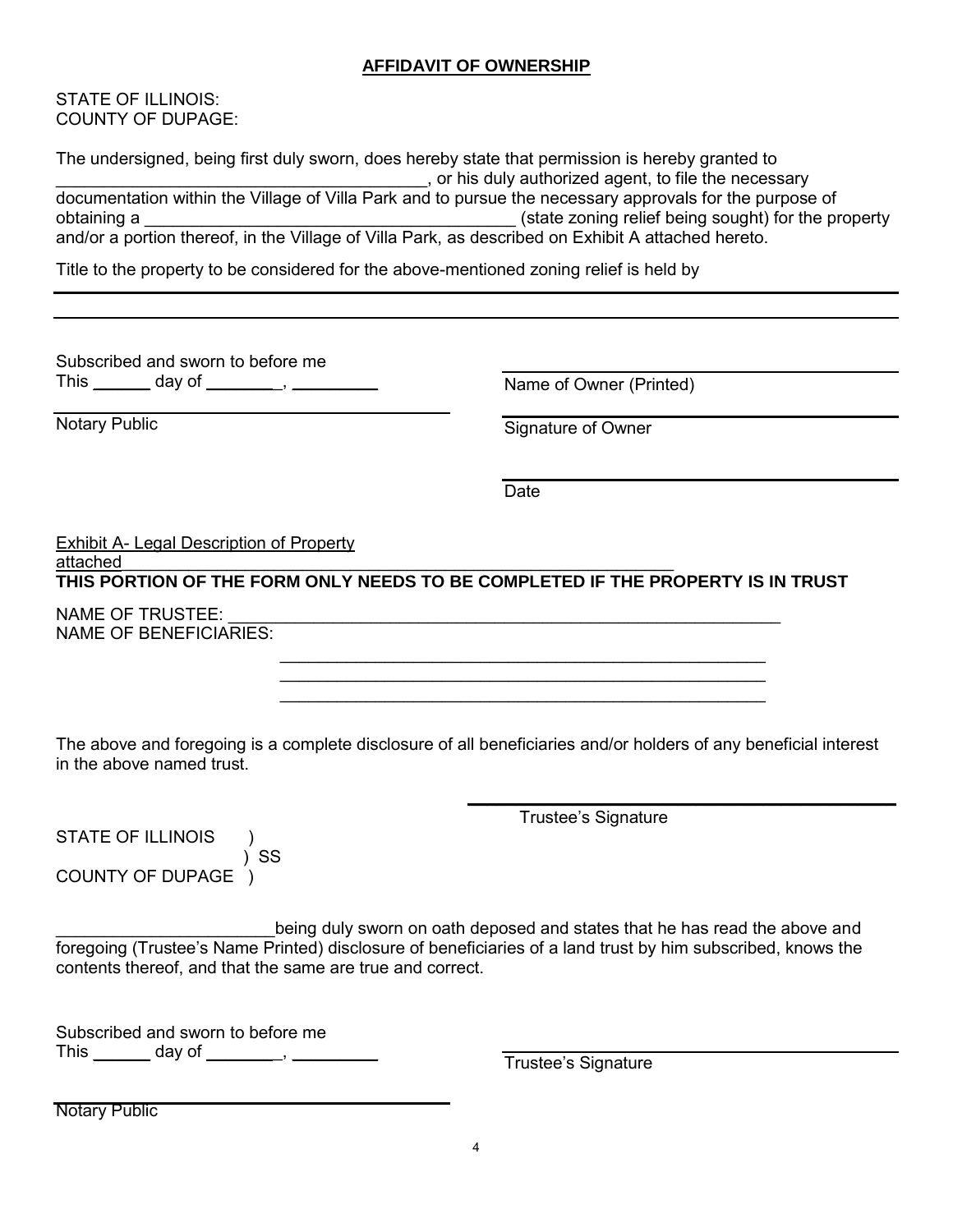#### **SPECIAL USE**

Please fill out the following information, for multiple special use requests please make additional copies and submit the following for each request.

I do hereby apply for the following Special Use:

(Specify from list of allowable special uses listed in the Villa Park Zoning Ordinance)

- a) That the proposed use or activity is expressly authorized as a special use.
- b) The special use is necessary or desirable to provide a service or a facility that is in the interest of public convenience and will contribute to the general welfare of the neighborhood or community.

 $\_$  , and the set of the set of the set of the set of the set of the set of the set of the set of the set of the set of the set of the set of the set of the set of the set of the set of the set of the set of the set of th  $\_$  , and the set of the set of the set of the set of the set of the set of the set of the set of the set of the set of the set of the set of the set of the set of the set of the set of the set of the set of the set of th  $\_$  , and the set of the set of the set of the set of the set of the set of the set of the set of the set of the set of the set of the set of the set of the set of the set of the set of the set of the set of the set of th

 $\_$  , and the set of the set of the set of the set of the set of the set of the set of the set of the set of the set of the set of the set of the set of the set of the set of the set of the set of the set of the set of th  $\_$  , and the set of the set of the set of the set of the set of the set of the set of the set of the set of the set of the set of the set of the set of the set of the set of the set of the set of the set of the set of th  $\_$  , and the state of the state of the state of the state of the state of the state of the state of the state of the state of the state of the state of the state of the state of the state of the state of the state of the  $\mathcal{L}_\mathcal{L} = \mathcal{L}_\mathcal{L} = \mathcal{L}_\mathcal{L} = \mathcal{L}_\mathcal{L} = \mathcal{L}_\mathcal{L} = \mathcal{L}_\mathcal{L} = \mathcal{L}_\mathcal{L} = \mathcal{L}_\mathcal{L} = \mathcal{L}_\mathcal{L} = \mathcal{L}_\mathcal{L} = \mathcal{L}_\mathcal{L} = \mathcal{L}_\mathcal{L} = \mathcal{L}_\mathcal{L} = \mathcal{L}_\mathcal{L} = \mathcal{L}_\mathcal{L} = \mathcal{L}_\mathcal{L} = \mathcal{L}_\mathcal{L}$ 

 $\_$  , and the set of the set of the set of the set of the set of the set of the set of the set of the set of the set of the set of the set of the set of the set of the set of the set of the set of the set of the set of th c) The special use will not be detrimental to the health, safety, or general welfare of persons residing or working in the vicinity or be injurious to property values or improvements in the vicinity.

 $\_$  , and the set of the set of the set of the set of the set of the set of the set of the set of the set of the set of the set of the set of the set of the set of the set of the set of the set of the set of the set of th  $\_$  , and the set of the set of the set of the set of the set of the set of the set of the set of the set of the set of the set of the set of the set of the set of the set of the set of the set of the set of the set of th  $\_$  , and the set of the set of the set of the set of the set of the set of the set of the set of the set of the set of the set of the set of the set of the set of the set of the set of the set of the set of the set of th

 $\_$  , and the set of the set of the set of the set of the set of the set of the set of the set of the set of the set of the set of the set of the set of the set of the set of the set of the set of the set of the set of th d) The special use will not impede the normal and orderly development and improvement of surrounding property for uses permitted in the district.

 $\_$  , and the set of the set of the set of the set of the set of the set of the set of the set of the set of the set of the set of the set of the set of the set of the set of the set of the set of the set of the set of th  $\_$  , and the set of the set of the set of the set of the set of the set of the set of the set of the set of the set of the set of the set of the set of the set of the set of the set of the set of the set of the set of th  $\_$  , and the set of the set of the set of the set of the set of the set of the set of the set of the set of the set of the set of the set of the set of the set of the set of the set of the set of the set of the set of th

 $\_$  , and the set of the set of the set of the set of the set of the set of the set of the set of the set of the set of the set of the set of the set of the set of the set of the set of the set of the set of the set of th e) The special use will be served by adequate utilities, access roads, parking, drainage and other important and necessary facilities, infrastructure and community services.

 $\_$  , and the set of the set of the set of the set of the set of the set of the set of the set of the set of the set of the set of the set of the set of the set of the set of the set of the set of the set of the set of th  $\_$  , and the set of the set of the set of the set of the set of the set of the set of the set of the set of the set of the set of the set of the set of the set of the set of the set of the set of the set of the set of th  $\_$  , and the set of the set of the set of the set of the set of the set of the set of the set of the set of the set of the set of the set of the set of the set of the set of the set of the set of the set of the set of th

 $\_$  , and the set of the set of the set of the set of the set of the set of the set of the set of the set of the set of the set of the set of the set of the set of the set of the set of the set of the set of the set of th f) The special use complies with all applicable regulations of this zoning ordinance except as expressly approved in accordance with the procedures of this zoning ordinance.

 $\_$  , and the set of the set of the set of the set of the set of the set of the set of the set of the set of the set of the set of the set of the set of the set of the set of the set of the set of the set of the set of th  $\_$  , and the set of the set of the set of the set of the set of the set of the set of the set of the set of the set of the set of the set of the set of the set of the set of the set of the set of the set of the set of th

\_\_\_\_\_\_\_\_\_\_\_\_\_\_\_\_\_\_\_\_\_\_\_\_\_\_\_\_\_\_\_\_\_\_\_\_\_\_\_\_\_\_\_\_\_\_\_\_\_\_\_\_\_\_\_\_\_\_\_\_\_\_\_\_\_\_\_\_\_\_\_\_\_\_\_\_\_\_\_\_\_\_ If Daycare Home Use, the type of Daycare Home Use requested: Day: \_\_\_\_\_\_\_\_\_\_\_\_\_ Night: \_\_\_\_\_\_\_\_\_\_\_\_\_ Day/Night: \_\_\_\_\_\_\_\_\_\_\_\_\_\_\_\_\_

Provide separate list of children listing name and age under the age 16 that are permanent residents of the above address. Include Name:

I/We \_\_\_\_\_\_\_\_\_\_\_\_\_\_\_\_\_\_\_\_\_\_\_\_\_\_\_\_\_\_\_ give permission to the Village of Villa Park to perform all inspections as stated in Ordinance #1195 and #1893.

Note: Section 6-13. No application for a special use shall be accepted until a period of one (1) year has elapsed from the date that a final decision is rendered by the Planning & Zoning Commission or Village Board of Trustees relating to the property for which the application is being submitted for such special use.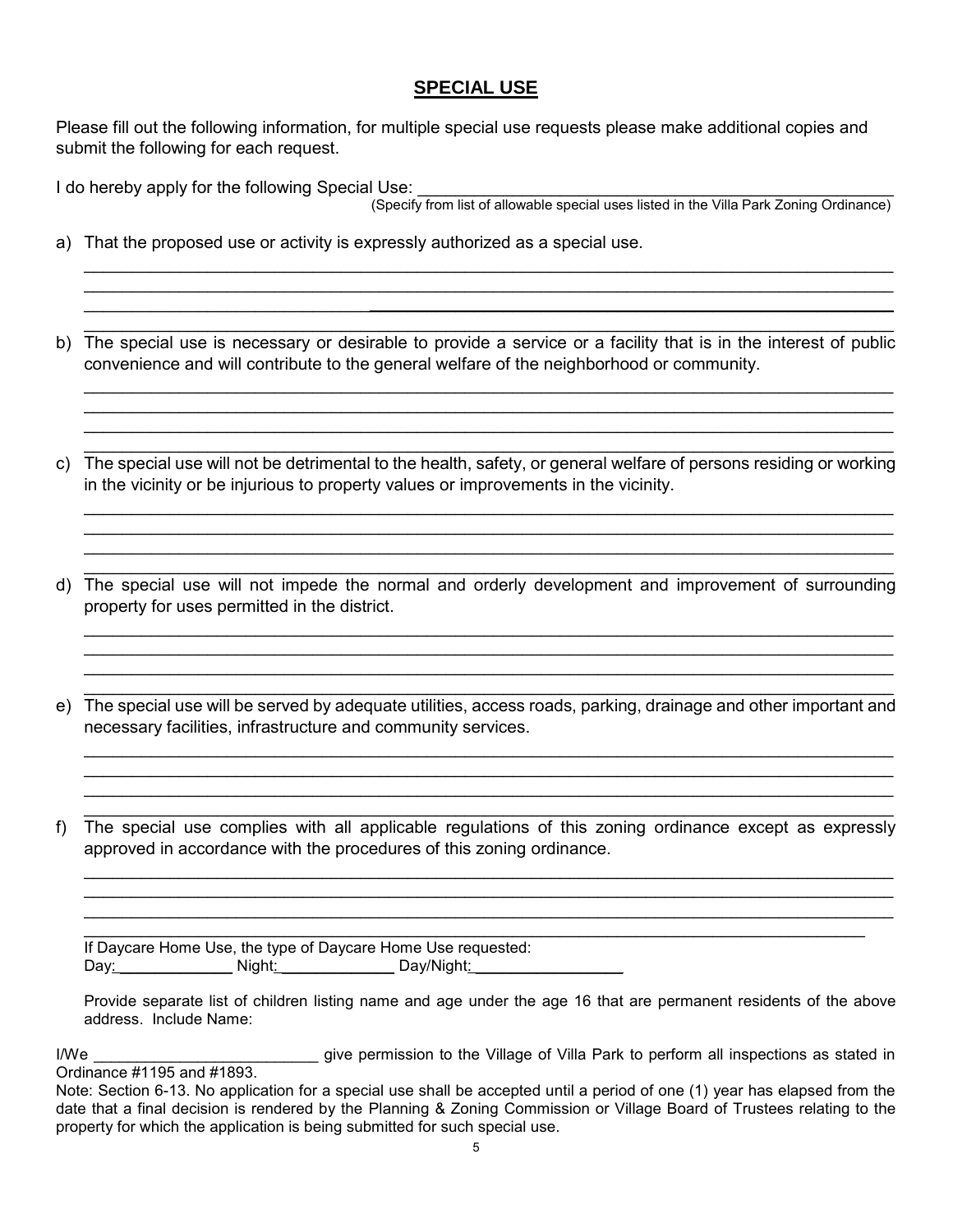#### **VARIATION**

Please fill out the following information, for multiple variation requests please make additional copies and submit the following for each request. The Petitioner must list below FACTS and REASONS substantially supporting the following conclusions or the petition for variance cannot be granted. "Yes" and "no" answers or Petitioner's opinions will not be accepted.

| For a Variation from Article | Section | of Zoning Ordinance to wit: |
|------------------------------|---------|-----------------------------|
|------------------------------|---------|-----------------------------|

 $\_$  , and the set of the set of the set of the set of the set of the set of the set of the set of the set of the set of the set of the set of the set of the set of the set of the set of the set of the set of the set of th 1. State the particular hardship and/or practical difficulty created for you in carrying out the strict letter of the zoning regulations to wit:

 $\_$  ,  $\_$  ,  $\_$  ,  $\_$  ,  $\_$  ,  $\_$  ,  $\_$  ,  $\_$  ,  $\_$  ,  $\_$  ,  $\_$  ,  $\_$  ,  $\_$  ,  $\_$  ,  $\_$  ,  $\_$  ,  $\_$  ,  $\_$  ,  $\_$  ,  $\_$  ,  $\_$  ,  $\_$  ,  $\_$  ,  $\_$  ,  $\_$  ,  $\_$  ,  $\_$  ,  $\_$  ,  $\_$  ,  $\_$  ,  $\_$  ,  $\_$  ,  $\_$  ,  $\_$  ,  $\_$  ,  $\_$  ,  $\_$  ,  $\_$  , and the set of the set of the set of the set of the set of the set of the set of the set of the set of the set of the set of the set of the set of the set of the set of the set of the set of the set of the set of th  $\_$  ,  $\_$  ,  $\_$  ,  $\_$  ,  $\_$  ,  $\_$  ,  $\_$  ,  $\_$  ,  $\_$  ,  $\_$  ,  $\_$  ,  $\_$  ,  $\_$  ,  $\_$  ,  $\_$  ,  $\_$  ,  $\_$  ,  $\_$  ,  $\_$  ,  $\_$  ,  $\_$  ,  $\_$  ,  $\_$  ,  $\_$  ,  $\_$  ,  $\_$  ,  $\_$  ,  $\_$  ,  $\_$  ,  $\_$  ,  $\_$  ,  $\_$  ,  $\_$  ,  $\_$  ,  $\_$  ,  $\_$  ,  $\_$  ,  $\_$  , and the set of the set of the set of the set of the set of the set of the set of the set of the set of the set of the set of the set of the set of the set of the set of the set of the set of the set of the set of th  $\_$  ,  $\_$  ,  $\_$  ,  $\_$  ,  $\_$  ,  $\_$  ,  $\_$  ,  $\_$  ,  $\_$  ,  $\_$  ,  $\_$  ,  $\_$  ,  $\_$  ,  $\_$  ,  $\_$  ,  $\_$  ,  $\_$  ,  $\_$  ,  $\_$  ,  $\_$  ,  $\_$  ,  $\_$  ,  $\_$  ,  $\_$  ,  $\_$  ,  $\_$  ,  $\_$  ,  $\_$  ,  $\_$  ,  $\_$  ,  $\_$  ,  $\_$  ,  $\_$  ,  $\_$  ,  $\_$  ,  $\_$  ,  $\_$  ,  $\_$  , and the set of the set of the set of the set of the set of the set of the set of the set of the set of the set of the set of the set of the set of the set of the set of the set of the set of the set of the set of th  $\_$  ,  $\_$  ,  $\_$  ,  $\_$  ,  $\_$  ,  $\_$  ,  $\_$  ,  $\_$  ,  $\_$  ,  $\_$  ,  $\_$  ,  $\_$  ,  $\_$  ,  $\_$  ,  $\_$  ,  $\_$  ,  $\_$  ,  $\_$  ,  $\_$  ,  $\_$  ,  $\_$  ,  $\_$  ,  $\_$  ,  $\_$  ,  $\_$  ,  $\_$  ,  $\_$  ,  $\_$  ,  $\_$  ,  $\_$  ,  $\_$  ,  $\_$  ,  $\_$  ,  $\_$  ,  $\_$  ,  $\_$  ,  $\_$  ,

 $\_$  ,  $\_$  ,  $\_$  ,  $\_$  ,  $\_$  ,  $\_$  ,  $\_$  ,  $\_$  ,  $\_$  ,  $\_$  ,  $\_$  ,  $\_$  ,  $\_$  ,  $\_$  ,  $\_$  ,  $\_$  ,  $\_$  ,  $\_$  ,  $\_$  ,  $\_$  ,  $\_$  ,  $\_$  ,  $\_$  ,  $\_$  ,  $\_$  ,  $\_$  ,  $\_$  ,  $\_$  ,  $\_$  ,  $\_$  ,  $\_$  ,  $\_$  ,  $\_$  ,  $\_$  ,  $\_$  ,  $\_$  ,  $\_$  ,  $\_$  ,  $\_$  ,  $\_$  ,  $\_$  ,  $\_$  ,  $\_$  ,  $\_$  ,  $\_$  ,  $\_$  ,  $\_$  ,  $\_$  ,  $\_$  ,  $\_$  ,  $\_$  ,  $\_$  ,  $\_$  ,  $\_$  ,  $\_$  ,  $\_$  ,  $\_$  ,  $\_$  ,  $\_$  ,  $\_$  ,  $\_$  ,  $\_$  ,  $\_$  ,  $\_$  ,  $\_$  ,  $\_$  ,  $\_$  ,  $\_$  ,  $\_$  ,  $\_$  ,  $\_$  ,  $\_$  ,  $\_$  ,  $\_$  ,  $\_$  , and the set of the set of the set of the set of the set of the set of the set of the set of the set of the set of the set of the set of the set of the set of the set of the set of the set of the set of the set of th  $\_$  ,  $\_$  ,  $\_$  ,  $\_$  ,  $\_$  ,  $\_$  ,  $\_$  ,  $\_$  ,  $\_$  ,  $\_$  ,  $\_$  ,  $\_$  ,  $\_$  ,  $\_$  ,  $\_$  ,  $\_$  ,  $\_$  ,  $\_$  ,  $\_$  ,  $\_$  ,  $\_$  ,  $\_$  ,  $\_$  ,  $\_$  ,  $\_$  ,  $\_$  ,  $\_$  ,  $\_$  ,  $\_$  ,  $\_$  ,  $\_$  ,  $\_$  ,  $\_$  ,  $\_$  ,  $\_$  ,  $\_$  ,  $\_$  ,  $\_$  , and the set of the set of the set of the set of the set of the set of the set of the set of the set of the set of the set of the set of the set of the set of the set of the set of the set of the set of the set of th  $\_$  , and the set of the set of the set of the set of the set of the set of the set of the set of the set of the set of the set of the set of the set of the set of the set of the set of the set of the set of the set of th  $\_$  ,  $\_$  ,  $\_$  ,  $\_$  ,  $\_$  ,  $\_$  ,  $\_$  ,  $\_$  ,  $\_$  ,  $\_$  ,  $\_$  ,  $\_$  ,  $\_$  ,  $\_$  ,  $\_$  ,  $\_$  ,  $\_$  ,  $\_$  ,  $\_$  ,  $\_$  ,  $\_$  ,  $\_$  ,  $\_$  ,  $\_$  ,  $\_$  ,  $\_$  ,  $\_$  ,  $\_$  ,  $\_$  ,  $\_$  ,  $\_$  ,  $\_$  ,  $\_$  ,  $\_$  ,  $\_$  ,  $\_$  ,  $\_$  ,

 $\_$  ,  $\_$  ,  $\_$  ,  $\_$  ,  $\_$  ,  $\_$  ,  $\_$  ,  $\_$  ,  $\_$  ,  $\_$  ,  $\_$  ,  $\_$  ,  $\_$  ,  $\_$  ,  $\_$  ,  $\_$  ,  $\_$  ,  $\_$  ,  $\_$  ,  $\_$  ,  $\_$  ,  $\_$  ,  $\_$  ,  $\_$  ,  $\_$  ,  $\_$  ,  $\_$  ,  $\_$  ,  $\_$  ,  $\_$  ,  $\_$  ,  $\_$  ,  $\_$  ,  $\_$  ,  $\_$  ,  $\_$  ,  $\_$  , \_\_\_\_\_\_\_\_\_\_\_\_\_\_\_\_\_\_\_\_\_\_\_\_\_\_\_\_\_\_\_\_\_\_\_\_\_\_\_\_\_\_\_\_\_\_\_\_\_\_\_\_\_\_\_\_\_\_\_\_\_\_\_\_\_\_\_\_\_\_\_\_\_\_\_\_\_\_\_\_\_\_\_\_\_\_\_\_

2. A reasonable return or use of your property is not possible under the existing regulations, because:

3. Your situation is unique (not applicable in other properties in the area or zoning classification) in the following respect:

 $\_$  ,  $\_$  ,  $\_$  ,  $\_$  ,  $\_$  ,  $\_$  ,  $\_$  ,  $\_$  ,  $\_$  ,  $\_$  ,  $\_$  ,  $\_$  ,  $\_$  ,  $\_$  ,  $\_$  ,  $\_$  ,  $\_$  ,  $\_$  ,  $\_$  ,  $\_$  ,  $\_$  ,  $\_$  ,  $\_$  ,  $\_$  ,  $\_$  ,  $\_$  ,  $\_$  ,  $\_$  ,  $\_$  ,  $\_$  ,  $\_$  ,  $\_$  ,  $\_$  ,  $\_$  ,  $\_$  ,  $\_$  ,  $\_$  ,  $\_$  , and the set of the set of the set of the set of the set of the set of the set of the set of the set of the set of the set of the set of the set of the set of the set of the set of the set of the set of the set of th  $\_$  ,  $\_$  ,  $\_$  ,  $\_$  ,  $\_$  ,  $\_$  ,  $\_$  ,  $\_$  ,  $\_$  ,  $\_$  ,  $\_$  ,  $\_$  ,  $\_$  ,  $\_$  ,  $\_$  ,  $\_$  ,  $\_$  ,  $\_$  ,  $\_$  ,  $\_$  ,  $\_$  ,  $\_$  ,  $\_$  ,  $\_$  ,  $\_$  ,  $\_$  ,  $\_$  ,  $\_$  ,  $\_$  ,  $\_$  ,  $\_$  ,  $\_$  ,  $\_$  ,  $\_$  ,  $\_$  ,  $\_$  ,  $\_$  ,  $\_$  , and the set of the set of the set of the set of the set of the set of the set of the set of the set of the set of the set of the set of the set of the set of the set of the set of the set of the set of the set of th  $\_$  ,  $\_$  ,  $\_$  ,  $\_$  ,  $\_$  ,  $\_$  ,  $\_$  ,  $\_$  ,  $\_$  ,  $\_$  ,  $\_$  ,  $\_$  ,  $\_$  ,  $\_$  ,  $\_$  ,  $\_$  ,  $\_$  ,  $\_$  ,  $\_$  ,  $\_$  ,  $\_$  ,  $\_$  ,  $\_$  ,  $\_$  ,  $\_$  ,  $\_$  ,  $\_$  ,  $\_$  ,  $\_$  ,  $\_$  ,  $\_$  ,  $\_$  ,  $\_$  ,  $\_$  ,  $\_$  ,  $\_$  ,  $\_$  ,  $\_$  , and the set of the set of the set of the set of the set of the set of the set of the set of the set of the set of the set of the set of the set of the set of the set of the set of the set of the set of the set of th

 $\_$  ,  $\_$  ,  $\_$  ,  $\_$  ,  $\_$  ,  $\_$  ,  $\_$  ,  $\_$  ,  $\_$  ,  $\_$  ,  $\_$  ,  $\_$  ,  $\_$  ,  $\_$  ,  $\_$  ,  $\_$  ,  $\_$  ,  $\_$  ,  $\_$  ,  $\_$  ,  $\_$  ,  $\_$  ,  $\_$  ,  $\_$  ,  $\_$  ,  $\_$  ,  $\_$  ,  $\_$  ,  $\_$  ,  $\_$  ,  $\_$  ,  $\_$  ,  $\_$  ,  $\_$  ,  $\_$  ,  $\_$  ,  $\_$  , 4. The variation will not alter the essential character if the locality, impair an adequate supply of light and air to adjacent property; not increase hazard from fire; not impair property values in the neighborhood; not unduly increase congestion in the streets, or otherwise impair public safety; health and convenience because:

 $\_$  ,  $\_$  ,  $\_$  ,  $\_$  ,  $\_$  ,  $\_$  ,  $\_$  ,  $\_$  ,  $\_$  ,  $\_$  ,  $\_$  ,  $\_$  ,  $\_$  ,  $\_$  ,  $\_$  ,  $\_$  ,  $\_$  ,  $\_$  ,  $\_$  ,  $\_$  ,  $\_$  ,  $\_$  ,  $\_$  ,  $\_$  ,  $\_$  ,  $\_$  ,  $\_$  ,  $\_$  ,  $\_$  ,  $\_$  ,  $\_$  ,  $\_$  ,  $\_$  ,  $\_$  ,  $\_$  ,  $\_$  ,  $\_$  ,  $\_$  ,  $\_$  ,  $\_$  ,  $\_$  ,  $\_$  ,  $\_$  ,  $\_$  ,  $\_$  ,  $\_$  ,  $\_$  ,  $\_$  ,  $\_$  ,  $\_$  ,  $\_$  ,  $\_$  ,  $\_$  ,  $\_$  ,  $\_$  ,  $\_$  ,  $\_$  ,  $\_$  ,  $\_$  ,  $\_$  ,  $\_$  ,  $\_$  ,  $\_$  ,  $\_$  ,  $\_$  ,  $\_$  ,  $\_$  ,  $\_$  ,  $\_$  ,  $\_$  ,  $\_$  ,  $\_$  ,  $\_$  ,  $\_$  ,  $\_$  , and the set of the set of the set of the set of the set of the set of the set of the set of the set of the set of the set of the set of the set of the set of the set of the set of the set of the set of the set of th  $\_$  ,  $\_$  ,  $\_$  ,  $\_$  ,  $\_$  ,  $\_$  ,  $\_$  ,  $\_$  ,  $\_$  ,  $\_$  ,  $\_$  ,  $\_$  ,  $\_$  ,  $\_$  ,  $\_$  ,  $\_$  ,  $\_$  ,  $\_$  ,  $\_$  ,  $\_$  ,  $\_$  ,  $\_$  ,  $\_$  ,  $\_$  ,  $\_$  ,  $\_$  ,  $\_$  ,  $\_$  ,  $\_$  ,  $\_$  ,  $\_$  ,  $\_$  ,  $\_$  ,  $\_$  ,  $\_$  ,  $\_$  ,  $\_$  ,  $\_$  , and the set of the set of the set of the set of the set of the set of the set of the set of the set of the set of the set of the set of the set of the set of the set of the set of the set of the set of the set of th  $\_$  , and the set of the set of the set of the set of the set of the set of the set of the set of the set of the set of the set of the set of the set of the set of the set of the set of the set of the set of the set of th

 $\_$  ,  $\_$  ,  $\_$  ,  $\_$  ,  $\_$  ,  $\_$  ,  $\_$  ,  $\_$  ,  $\_$  ,  $\_$  ,  $\_$  ,  $\_$  ,  $\_$  ,  $\_$  ,  $\_$  ,  $\_$  ,  $\_$  ,  $\_$  ,  $\_$  ,  $\_$  ,  $\_$  ,  $\_$  ,  $\_$  ,  $\_$  ,  $\_$  ,  $\_$  ,  $\_$  ,  $\_$  ,  $\_$  ,  $\_$  ,  $\_$  ,  $\_$  ,  $\_$  ,  $\_$  ,  $\_$  ,  $\_$  ,  $\_$  , Notice: Section 6-13. No application for a variation shall be accepted until a period of one (1) year has elapsed from the date that a final decision rendered by the Board of Trustees relating to the property for which the application being submitted for such variation.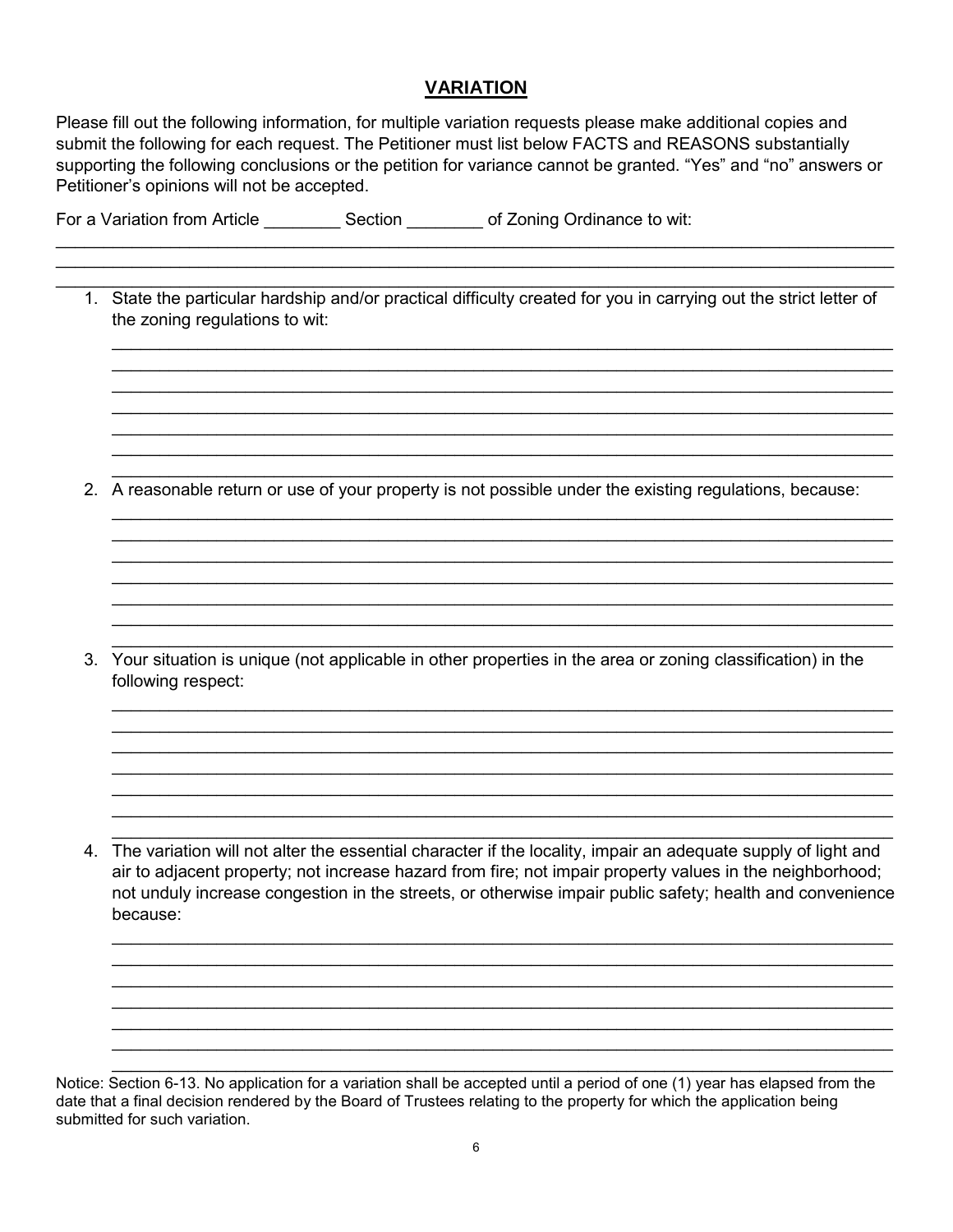## REZONING OR OTHER AMENDMENTS TO ZONING ORDINANCE 4036

| Please fill out the following information. | to to the state of the state of the state of the state of the state of the state of the state of the state of the state of the state of the state of the state of the state of the state of the state of the state of the stat |  |  |  |  |  |
|--------------------------------------------|--------------------------------------------------------------------------------------------------------------------------------------------------------------------------------------------------------------------------------|--|--|--|--|--|
| (2) Amendment to Article                   |                                                                                                                                                                                                                                |  |  |  |  |  |
|                                            |                                                                                                                                                                                                                                |  |  |  |  |  |
|                                            |                                                                                                                                                                                                                                |  |  |  |  |  |
|                                            |                                                                                                                                                                                                                                |  |  |  |  |  |
|                                            |                                                                                                                                                                                                                                |  |  |  |  |  |
|                                            |                                                                                                                                                                                                                                |  |  |  |  |  |

1. For the Following Reason(s): Applicant shall give reasons supporting this request bearing in mind the following excerpts from Section 11.2.9. on the Zoning Ordinance, whether the proposed text amendment or rezoning is in conformity with the policy and intent of the comprehensive plan; and whether the amendment corrects an error or inconsistency in the zoning ordinance, meets the challenge of a changing condition or is necessary to implement established Village policy.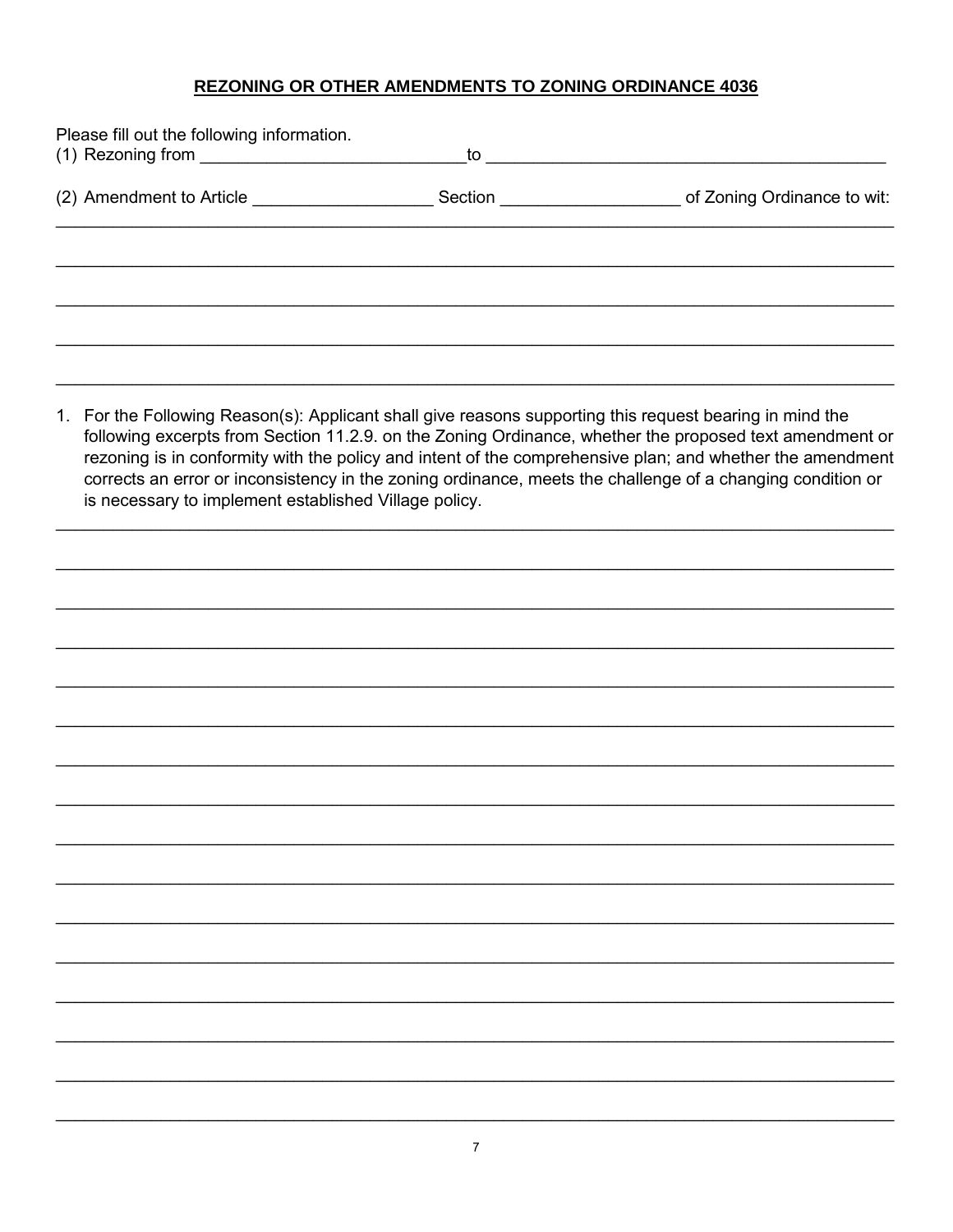### **Land Use Opinion Report (LUO) Application**

| <b>Land Use Opinion Report (LUO) Application</b>                                                                                                                                                                                                                                                                                                                                                                                                                                                                                                                                                                                                                                  |                                                        |                                                          | Kane-DuPage<br>Soil & Water<br>Conservation                                                                                                                                                                   |
|-----------------------------------------------------------------------------------------------------------------------------------------------------------------------------------------------------------------------------------------------------------------------------------------------------------------------------------------------------------------------------------------------------------------------------------------------------------------------------------------------------------------------------------------------------------------------------------------------------------------------------------------------------------------------------------|--------------------------------------------------------|----------------------------------------------------------|---------------------------------------------------------------------------------------------------------------------------------------------------------------------------------------------------------------|
|                                                                                                                                                                                                                                                                                                                                                                                                                                                                                                                                                                                                                                                                                   |                                                        |                                                          | <b>District</b>                                                                                                                                                                                               |
| Petitioner: New York Changes and Section 2014                                                                                                                                                                                                                                                                                                                                                                                                                                                                                                                                                                                                                                     |                                                        |                                                          |                                                                                                                                                                                                               |
| Contact Person:                                                                                                                                                                                                                                                                                                                                                                                                                                                                                                                                                                                                                                                                   |                                                        |                                                          |                                                                                                                                                                                                               |
| City, State, Zip: $\frac{2}{1}$                                                                                                                                                                                                                                                                                                                                                                                                                                                                                                                                                                                                                                                   |                                                        |                                                          |                                                                                                                                                                                                               |
|                                                                                                                                                                                                                                                                                                                                                                                                                                                                                                                                                                                                                                                                                   |                                                        |                                                          |                                                                                                                                                                                                               |
|                                                                                                                                                                                                                                                                                                                                                                                                                                                                                                                                                                                                                                                                                   |                                                        |                                                          |                                                                                                                                                                                                               |
| Please select: How would you like to receive a copy of the LUO Report? Email: $\Box$<br><b>Site Location</b><br>Address:<br>Twp N Range E Section<br><b>Site Information</b>                                                                                                                                                                                                                                                                                                                                                                                                                                                                                                      |                                                        | <b>Type of Request</b><br>$\Box$<br>$\Box$               | Mail: $\Box$<br>Change in Zoning from _________ to _________<br>Subdivision or Planned Unit Development PUD<br>Variance (describe fully on separate paper)<br>Special Use Permit (describe on separate paper) |
|                                                                                                                                                                                                                                                                                                                                                                                                                                                                                                                                                                                                                                                                                   |                                                        |                                                          |                                                                                                                                                                                                               |
|                                                                                                                                                                                                                                                                                                                                                                                                                                                                                                                                                                                                                                                                                   |                                                        |                                                          |                                                                                                                                                                                                               |
|                                                                                                                                                                                                                                                                                                                                                                                                                                                                                                                                                                                                                                                                                   |                                                        |                                                          |                                                                                                                                                                                                               |
| Proposed Improvements (Check all that apply)<br>Devellings with Basements Developments Developments<br>Dwellings without Basements Roads and Streets                                                                                                                                                                                                                                                                                                                                                                                                                                                                                                                              |                                                        | $\Box$ Commercial Buildings<br><b>Utility Structures</b> | Common Open Space                                                                                                                                                                                             |
| <b>Stormwater Treatment</b><br>Drainage Ditches or Swales<br>$\Box$ Storm Sewers                                                                                                                                                                                                                                                                                                                                                                                                                                                                                                                                                                                                  |                                                        | Dry Detention Basins<br>Wet Detention Basins             | No Detention Facilities Proposed                                                                                                                                                                              |
| <b>Water Supply</b><br>Individual Wells<br><b>Community Water</b>                                                                                                                                                                                                                                                                                                                                                                                                                                                                                                                                                                                                                 | <b>Wastewater Treatment</b><br>Septic System<br>Sewers |                                                          |                                                                                                                                                                                                               |
| Required: Include One Copy of Each of the Following (Processing will not begin until all items are received)<br>MAIL TO: 2315 DEAN ST, SUITE 100, ST. CHARLES, IL 60175                                                                                                                                                                                                                                                                                                                                                                                                                                                                                                           |                                                        |                                                          |                                                                                                                                                                                                               |
| <b>Application</b> (completed and signed)<br>Fee (according to fee schedule on back)<br>Make Checks payable to Kane-DuPage Soil and Water Conservation District<br>Plat of Survey showing legal description, legal measurements.<br>Site Plan/Drawings showing lots, storm water detention arears, open areas, streets etc.<br>Project Narrative with additional details on the proposed use, including total area of ground disturbance<br>Location Map (if not on maps above) include distances from major roadways or tax parcel numbers<br>If Available - Not Required<br>Any applicable surveys including wetland delineation, detailed soil survey, topographic survey etc. |                                                        |                                                          |                                                                                                                                                                                                               |
| I (we) understand the filling of this application allows the authorized representative of the Kane-DuPage Soil and Water<br>Conservation District to visit and conduct an evaluation of the site.                                                                                                                                                                                                                                                                                                                                                                                                                                                                                 |                                                        |                                                          |                                                                                                                                                                                                               |
|                                                                                                                                                                                                                                                                                                                                                                                                                                                                                                                                                                                                                                                                                   |                                                        |                                                          |                                                                                                                                                                                                               |
|                                                                                                                                                                                                                                                                                                                                                                                                                                                                                                                                                                                                                                                                                   |                                                        | <b>FOR OFFICE USE ONLY</b>                               |                                                                                                                                                                                                               |
| LUO# Natural Resource Review Letter Date Initially rec's Date all rec'd Date all rec'd                                                                                                                                                                                                                                                                                                                                                                                                                                                                                                                                                                                            |                                                        |                                                          |                                                                                                                                                                                                               |
| The opinion will be issued on a nondiscriminatory basis without regard to race, color, religion, sex, age, marital status, handicap, or<br>national origin.                                                                                                                                                                                                                                                                                                                                                                                                                                                                                                                       |                                                        |                                                          |                                                                                                                                                                                                               |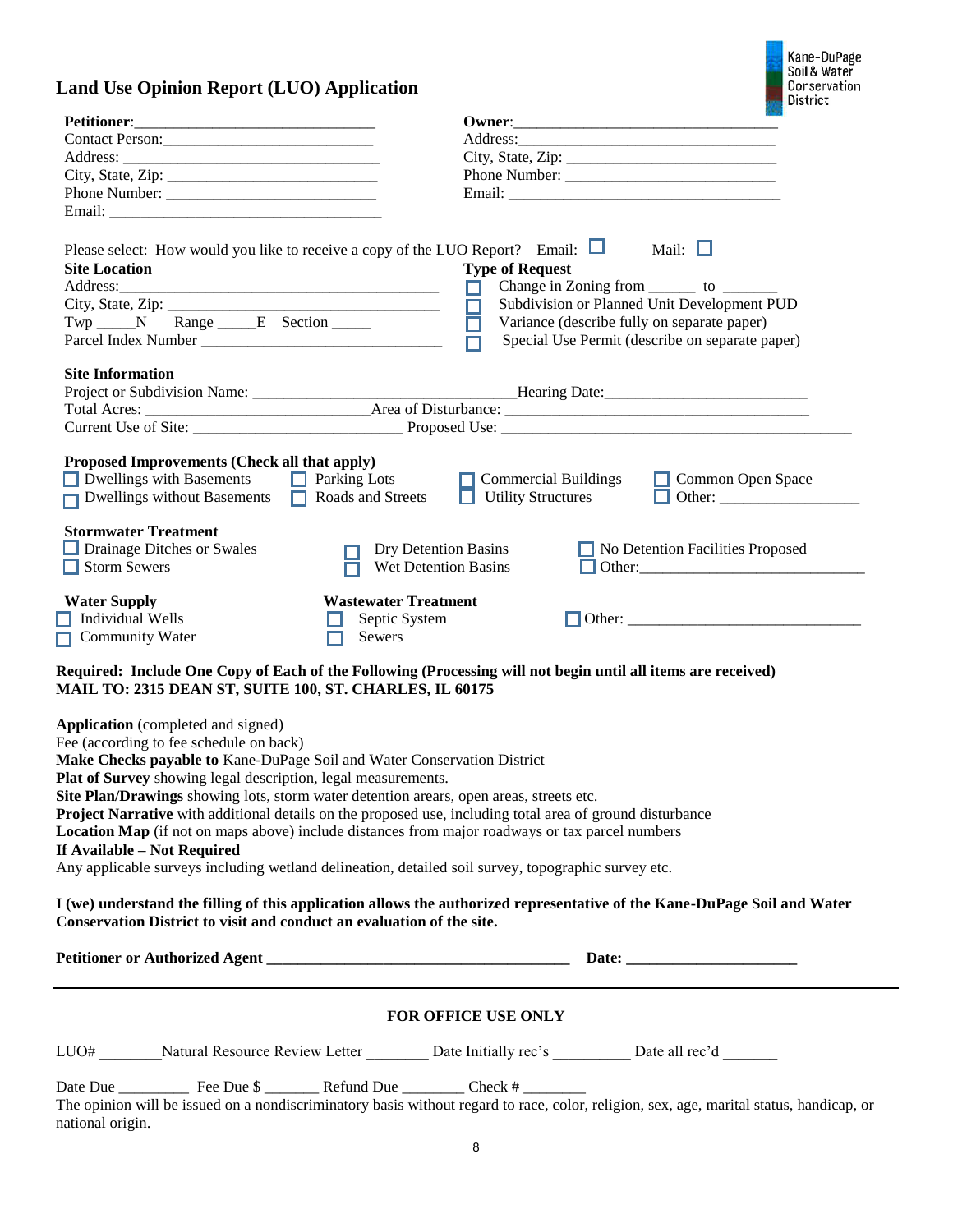# **Land Use Opinion Report (LUO) Fees**



**FEE AMOUNTS FOR TOTAL ACRES OF PARCEL: Effective July 1, 2020**

 $\frac{1}{4}$  acre or less = \$100.00  $\frac{1}{4}$  acre-5 acres or fraction thereof = \$475.00 6 acres or fraction thereof = \$500.00 Add \$20.00 for each additional acre or fraction thereof over 6

#### Please contact KDSWCD for non-contiguous parcels. **Make Checks payable to: Kane DuPage Soil and Water Conservation District**

| Acres          | Fee | Acres | Fee  | Acres | Fee  | Acres | Fee  | Acres | Fee  | Acres | Fee  | Acres | Fee  | Acres | Fee  | Acres | Fee  | Acres | Fee  |
|----------------|-----|-------|------|-------|------|-------|------|-------|------|-------|------|-------|------|-------|------|-------|------|-------|------|
|                | 475 | 21    | 800  | 41    | 1200 | 61    | 1600 | 81    | 2000 | 101   | 2400 | 121   | 2800 | 141   | 3200 | 161   | 3600 | 181   | 4000 |
| 2              | 475 | 22    | 820  | 42    | 1220 | 62    | 1620 | 82    | 2020 | 102   | 2420 | 122   | 2820 | 142   | 3220 | 162   | 3620 | 182   | 4020 |
| 3              | 475 | 23    | 840  | 43    | 1240 | 63    | 1640 | 83    | 2040 | 103   | 2440 | 123   | 2840 | 143   | 3240 | 163   | 3640 | 183   | 4040 |
| 4              | 475 | 24    | 860  | 44    | 1260 | 64    | 1660 | 84    | 2060 | 104   | 2460 | 124   | 2860 | 144   | 3260 | 164   | 3660 | 184   | 4060 |
| 5              | 475 | 25    | 880  | 45    | 1280 | 65    | 1680 | 85    | 2080 | 105   | 2480 | 125   | 2880 | 145   | 3280 | 165   | 3680 | 185   | 4080 |
| 6              | 500 | 26    | 900  | 46    | 1300 | 66    | 1700 | 86    | 2100 | 106   | 2500 | 126   | 2900 | 146   | 3300 | 166   | 3700 | 186   | 4100 |
| $\overline{7}$ | 520 | 27    | 920  | 47    | 1320 | 67    | 1720 | 87    | 2120 | 107   | 2520 | 127   | 2920 | 147   | 3320 | 167   | 3720 | 187   | 4120 |
| 8              | 540 | 28    | 940  | 48    | 1340 | 68    | 1740 | 88    | 2140 | 108   | 2540 | 128   | 2940 | 148   | 3340 | 168   | 3740 | 188   | 4140 |
| 9              | 560 | 29    | 960  | 49    | 1360 | 69    | 1760 | 89    | 2160 | 109   | 2560 | 129   | 2960 | 149   | 3360 | 169   | 3760 | 189   | 4160 |
| 10             | 580 | 30    | 980  | 50    | 1380 | 70    | 1780 | 90    | 2180 | 110   | 2580 | 130   | 2980 | 150   | 3380 | 170   | 3780 | 190   | 4180 |
| 11             | 600 | 31    | 1000 | 51    | 1400 | 71    | 1800 | 91    | 2200 | 111   | 2600 | 131   | 3000 | 151   | 3400 | 171   | 3800 | 191   | 4200 |
| 12             | 620 | 32    | 1020 | 52    | 1420 | 72    | 1820 | 92    | 2220 | 112   | 2620 | 132   | 3020 | 152   | 3420 | 172   | 3820 | 192   | 4220 |
| 13             | 640 | 33    | 1040 | 53    | 1440 | 73    | 1840 | 93    | 2240 | 113   | 2640 | 133   | 3040 | 153   | 3440 | 173   | 3840 | 193   | 4240 |
| 14             | 660 | 34    | 1060 | 54    | 1460 | 74    | 1860 | 94    | 2260 | 114   | 2660 | 134   | 3060 | 154   | 3460 | 174   | 3860 | 194   | 4260 |
| 15             | 680 | 35    | 1080 | 55    | 1480 | 75    | 1880 | 95    | 2280 | 115   | 2680 | 135   | 3080 | 155   | 3480 | 175   | 3880 | 195   | 4280 |
| 16             | 700 | 36    | 1100 | 56    | 1500 | 76    | 1900 | 96    | 2300 | 116   | 2700 | 136   | 3100 | 156   | 3500 | 176   | 3900 | 196   | 4300 |
| 17             | 720 | 37    | 1120 | 57    | 1520 | 77    | 1920 | 97    | 2320 | 117   | 2720 | 137   | 3120 | 157   | 3520 | 177   | 3920 | 197   | 4320 |
| 18             | 740 | 38    | 1140 | 58    | 1540 | 78    | 1940 | 98    | 2340 | 118   | 2740 | 138   | 3140 | 158   | 3540 | 178   | 3940 | 198   | 4340 |
| 19             | 760 | 39    | 1160 | 59    | 1560 | 79    | 1960 | 99    | 2360 | 119   | 2760 | 139   | 3160 | 159   | 3560 | 179   | 3960 | 199   | 4360 |
| 20             | 780 | 40    | 1180 | 60    | 1580 | 80    | 1980 | 100   | 2380 | 120   | 2780 | 140   | 3180 | 160   | 3580 | 180   | 3980 | 200   | 4380 |

For the convenience of those who must comply with the provisions of the Illinois Soil and Water Conservation District Act, Section 2202a (Illinois Complied Statutes, Chapter 70, Paragraph 405, Section 22.02a), enacted December 3, 1971, effective July 1, 1972, we quote this section:

"The Soil and Water Conservation District shall make all-natural resource information available to the appropriate county agency or municipality in the promulgation of zoning ordinance or variances. Any person who petitions any municipality or county agency in the district for variation, amendment, or other relief from that municipality's or county's zoning ordinance or who proposes to subdivide vacant or agricultural lands therein shall furnish a copy of such petition or proposal to the Soil and Water Conservation District. The Soil and Water Conservation District shall be given not more than 30 days from the time of receipt of the petition or proposal to issue its written opinion concerning the petition or proposal and submit the same to the appropriate county agency or municipality for further action."

**\*Fees may ab adjusted based on size of disturbance and adjacent natural resources which may be impacted.**

2315 Dean Street, Suite 100, St. Charles, Illinois 60175 (630) 584-7960 Healthy Land, Healthy Water kanedupageswcd.org Healthy Communities